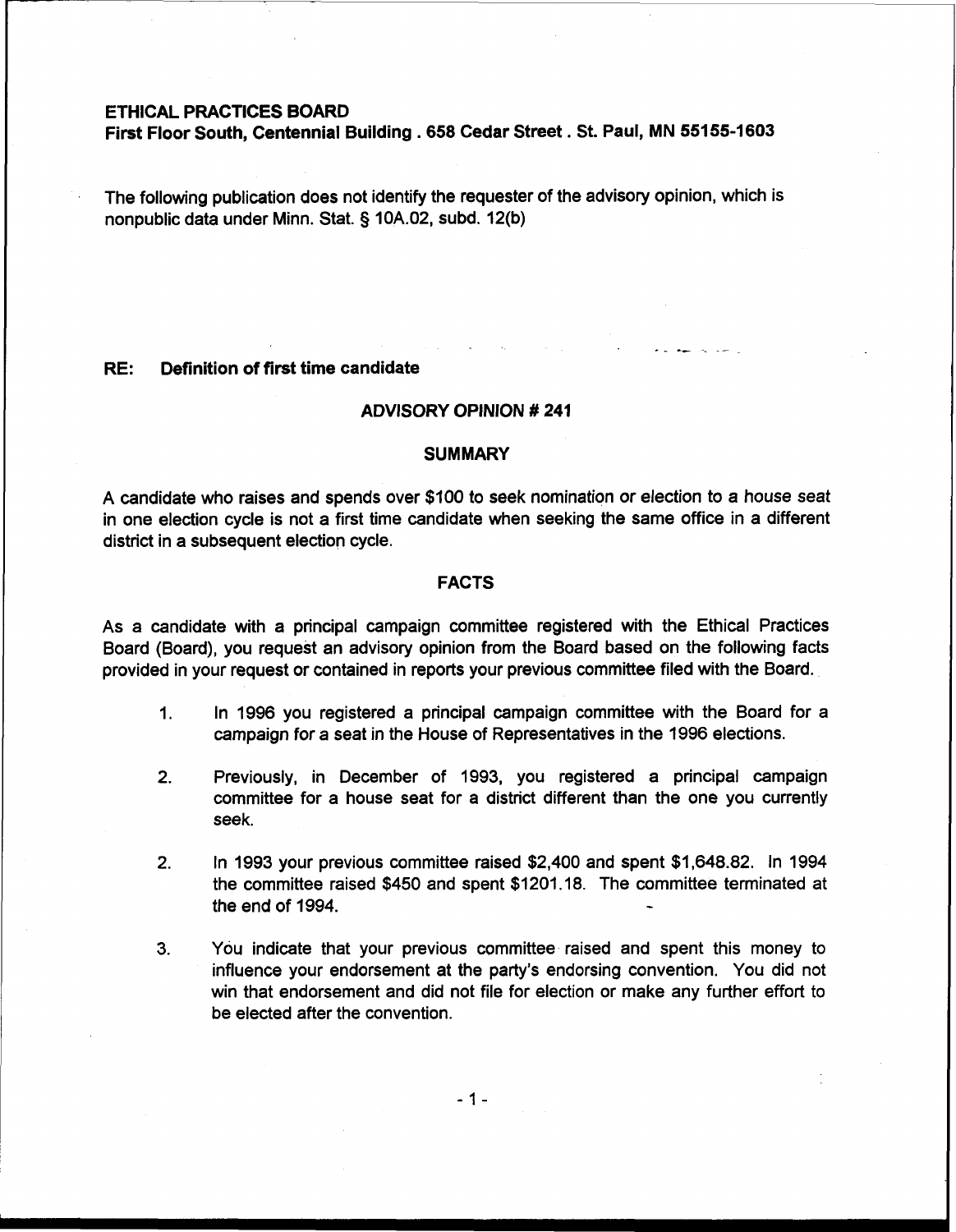# **ISSUE**

Are you a first time candidate even though you previously registered a principal campaign committee which raised and spent money in each of two years seeking nomination or election to a house seat in a different district?

#### **OPINION**

No. First time candidate status does not apply to an individual who has sought nomination or election to the same office previously. -- -- \_ -

Minn. Stat. § 10A.25, subd. 2(c), provides first time candidates with a 10 percent increase in the election year spending limit. Eligible candidates include candidates who are ". . . running for that office for the first time . . .".

A house candidate runs for the office of Representative. Running for that office in any district constitutes running for that office. This is consistent with the Board's policy of allowing a candidate to change districts by simply amending the principal campaign committee's statement of organization. It is not necessary for a candidate merely changing districts, but not the office, to terminate one principal campaign committee and form another.

Since the office for which you previously had a principal campaign committee is the same as the office you now seek, it is necessary for the Board to consider whether your activities in your previous district constituted "running for" the office within the meaning of the statute.

You formed a principal campaign committee which raised and spent money in each of two years in an effort to bring about your endorsement as your party's candidate. Obtaining party endorsement is done for the purpose of influencing the candidate's nomination or election. As such, seeking party endorsement, should a candidate choose to do so, is a part of the process of running for office.

You are not a first time candidate for the House of Representatives in 1996 because you ran for that office in 1994 within the meaning of Minn. Stat. § 10A.25, subd. 2(c).

Issued: 7 - *34* - *p&* **L-** ;

Carolyn D. Rodriguez, Chair Ethical Practices Board

 $-2-$